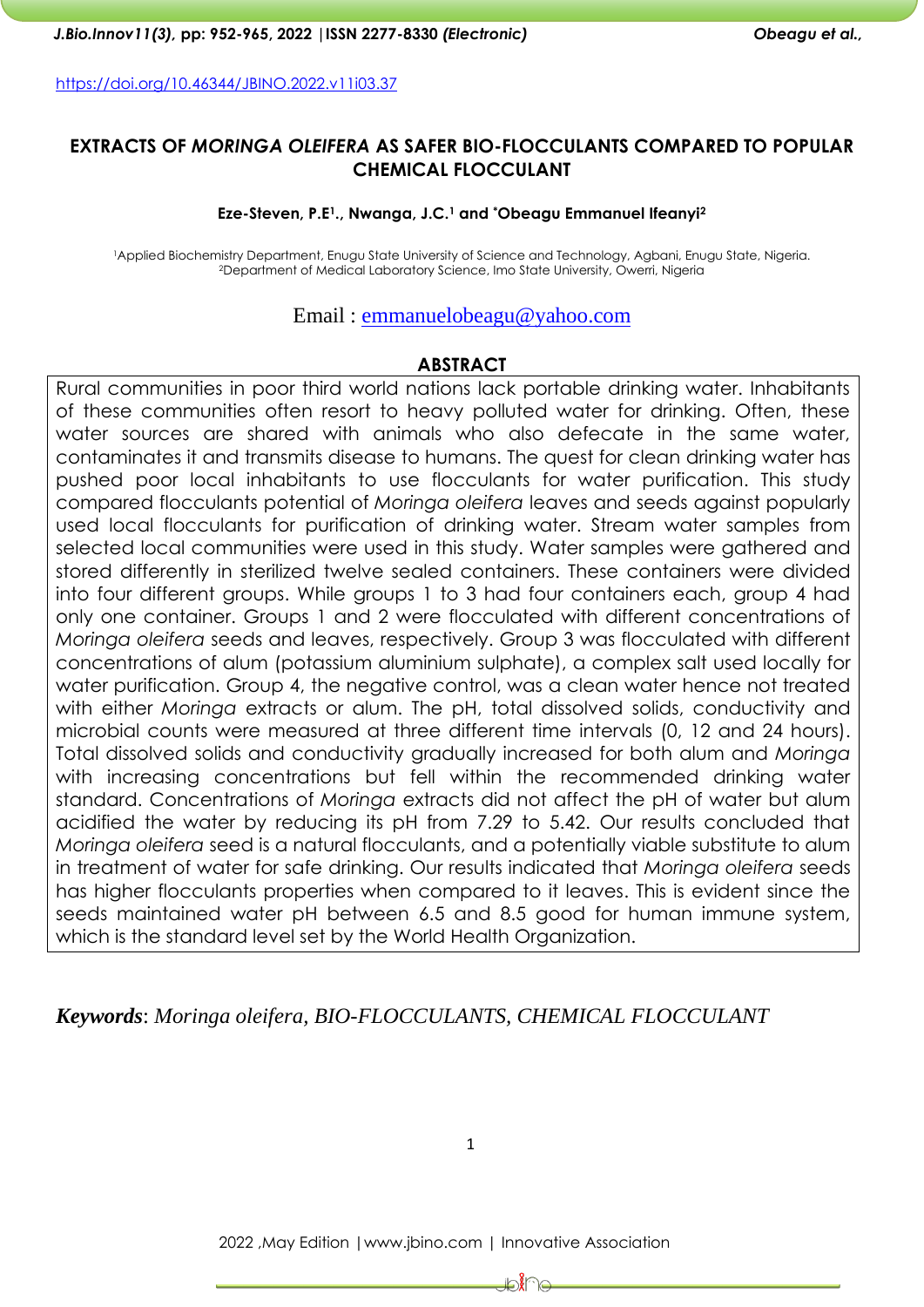### **INTRODUCTION**

Water borne diseases pose serious problem in many parts of the country. According to Swarz (2000), about 1.6 million people compelled to use water in our communities have challenge with water purification. In Nigeria, water purification has been persistent both in the rural and urban centres. This has forced most inhabitants to use unsafe drinking water. The use of unsafe drinking water is a culprit in the rapid spread of most water-borne diseases. Many communities that suffer from the test number of waterborne disease are average or low income earners. The need for drinking water of high quality is increasing, as the non-polluted water sources are continuously decreasing.

The suspended materials in waters and wastewaters mostly arise from land erosion, the dissolution of minerals and the decay of vegetation and wastes from several domestic and industrial discharges. For any wastewater, such material may comprise suspended, dissolved organic and/or inorganic matter, as well as several biological organisms, such as bacteria, algae or viruses. This material has to be removed, as it causes deterioration of water quality by reducing the clarity (e.g. causing turbidity or colour), causing infection, and eventually carrying toxic compounds, adsorbed on their surfaces (Bratby, 2006). Various traditional and advanced technologies have been utilized to remove the colloidal particles from wastewater; such as ion exchange, membrane filtration, precipitation, flotation, solvent extraction, adsorption, coagulation, flocculation, biological and electrolytic methods (Radoiu *et al*., 2004). Among those methods, flocculation is

one of the most widely used solid–liquid separation process for the removal of suspended and dissolved solids, colloids and organic matter present in industrial wastewater (Renault *et al*., 2009). It is a simple and efficient method for wastewater treatment, and has been extensively used for the treatment of various types of wastewater such as palm oil mill effluent, textile wastewater, pulp mill wastewater, oily wastewater, sanitary landfill leachates and others (Ahmad *et al*., 2005).

2 flocculants Flocculation is a common process used for removing suspended matter or treatment of water. The physical phenomenon of destabilization of colloids is induced by several chemical agents: polyalum salts, ferric chloride, etc. However, this process is normally very slow, so some chemical products (usually synthetic polyelectrolytes like polyacrylamides) are added to water in order to accelerate the coagulation process by increasing floc size. A wide range of flocculants (also known as coagulant aids) have been developed or designed to improve the flocculation process in wastewater treatment including synthetic or natural organic flocculants and grafted flocculants. Polymeric flocculants, synthetic as well as natural have become very popular in industrial effluent treatment due to their natural inertness to pH changes, high efficiency with low dosage, and easy handling (Singh *et al.,* 2000). However, the synthetic polymeric flocculants have the main problems of nonbiodegradability and unfriendly to the environment, while the natural are concerned with

moderate efficiency and short shelf life. In order to combine the best properties of

2022 ,May Edition |www.jbino.com | Innovative Association

⊭มใา⊖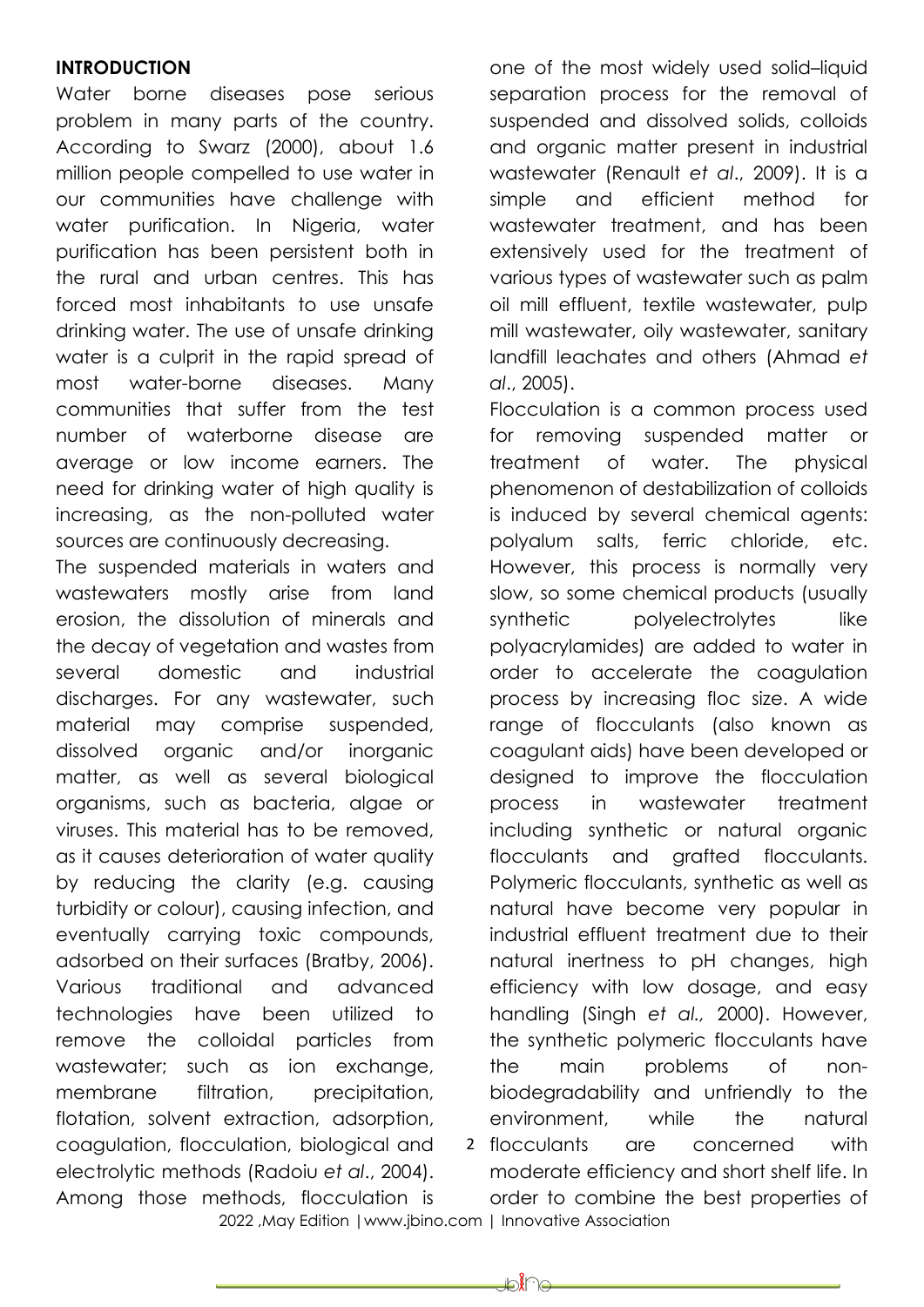synthetic and natural polymers, grafted flocculants have been synthesized and studied extensively recently (Bohuslav, 2005). The present review article classifies the flocculants that have been studied and applied in wastewater treatment into three categories including chemical coagulants/flocculants, natural bioflocculants and grafted flocculants.

The aim of the study was to determine the flocculative properties of *Moringa oleifera* plant in the improvement of water quality.

## **COMMON USES OF** *MORINGA* **(A)NUTRITIONAL**

*Moringa* leaves and fruit pods are rich sources of calcium and iron, and good sources of vitamins A, B, and C and of protein including good amounts of the sulphur-containing amino acids, methionine and cystine (Rams, 1998).

## **(B) SEED OIL**

*Moringa* seeds contain about 35% oil. The characteristics of *M. oleifera* seed oil are especially desirable, because of the current trends of replacing polyunsaturated vegetable oils with monounsaturated fatty acids (Abdulkarim *et al*, 2005). Moreover, the oil has the capacity to absorb and retain volatile substances and is therefore valuable in the perfume industry (Foidl *et al*., 2001).

## **(C) WATER PURIFICATION**

Attracting attention in recent decades is the use of the dried, crushed seeds as a coagulant. Even very muddy water can be cleared when crushed seeds are added. Solid matter and some bacteria will coagulate and then sink to the bottom of a container. The cleaned water can then be poured off and boiled (Gupta and Chaudhuri, 1992). Current

studies have shown that *Moringa* seeds and pods are effective in the removal of heavy metal and volatile organic compounds in the aqueous system. It can be added in oxidation 21 lagoons of wastewater treatment units to coagulate algae as well. The algae are removed by sedimentation, dried and pulverized, and then used as protein supplement for livestock (Akhtar *et al*., 2006).

## **FLOCCULATION**

3 have become very popular in industrial Flocculation involves the combination of small particles by bridging the space between particles with chemicals (Skousen *et al*., 1996). Essentially, coagulants aid in the formation of metal precipitate flocs, and flocculants enhance the floc by making it heavier and more stable. For this reason, flocculants are sometimes referred to as coagulant aids at water treatment operations (Shahid and Bhanger, 2006). Flocculation is mainly induced by inorganic metal salts, such as aluminium sulphate and ferric chloride. In some cases, these metal salts can be used in wastewater treatment without assistance of flocculants (Zhong *et al.,* 2003). Nowadays, the usage of inorganic coagulants has been reduced due to its inefficiency in wastewater treatment with small dosage and narrow application. In most of the cases, polymeric flocculants are preferable to facilitate separation process either with or without coagulant. Up to now, a wide range of flocculants have been designed to improve flocculation process in wastewater treatment. Polymeric flocculants, synthetic as well as natural

 2022 ,May Edition |www.jbino.com | Innovative Association effluent treatment due to their natural inertness to pH changes, high efficiency

₽€€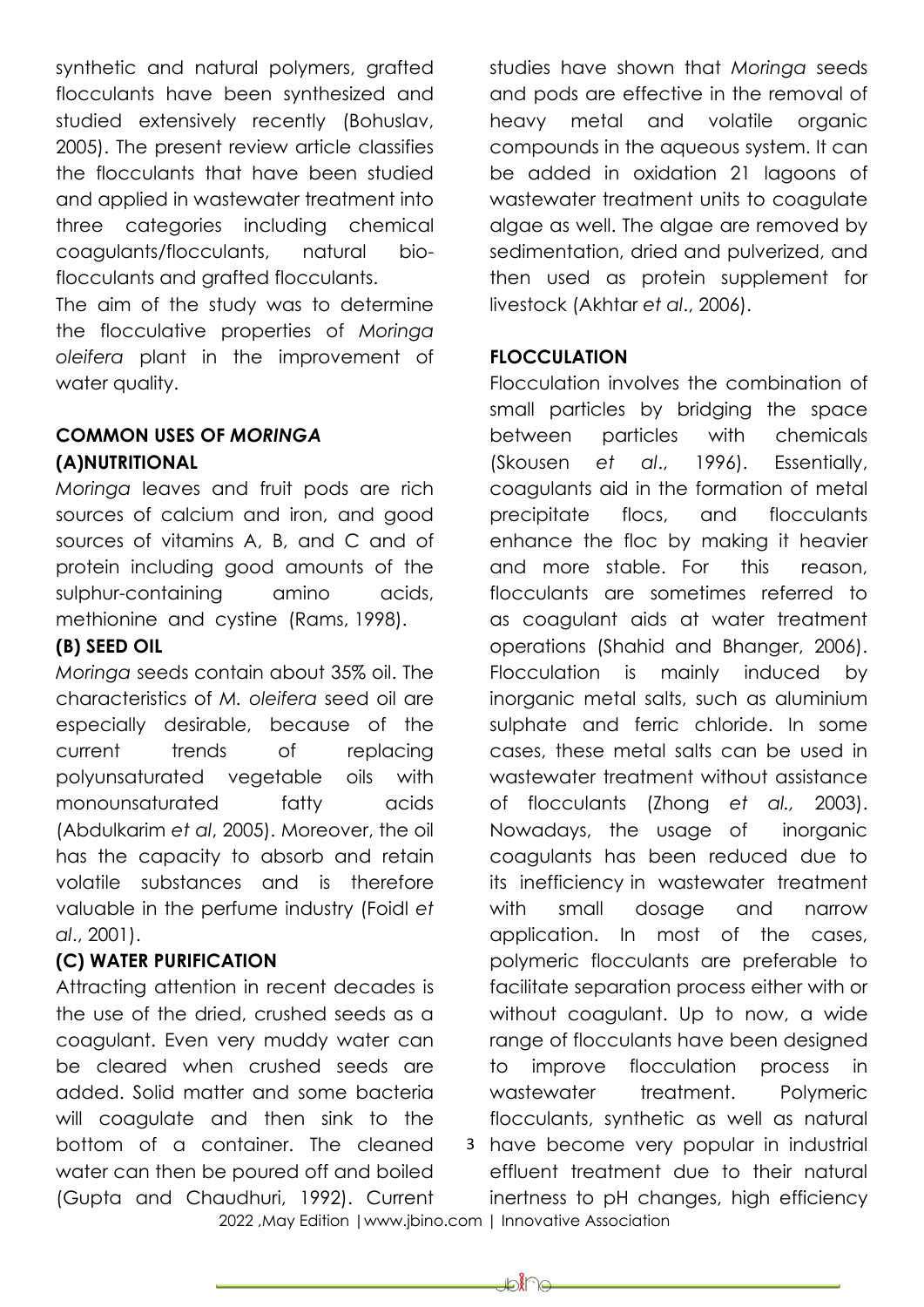with low dosage and easy handling (Singh *et al*., 2000). However, the synthetic polymeric flocculants have the main problem of non-biodegradability while the natural flocculants are concerned with moderate efficiency and short shelf life.

As flocculants plays the major role in flocculation process, the search for high efficient and cost-effective flocculants has always become the challenge in many studies. The main process variables that are commonly measured to justify the flocculation efficiency include settling rate of flocs, sediment volume (sludge volume index, SVI), percent solids settled, turbidity or supernatant clarity, percentage of pollutants removal or water recovery depending on the industrial application (Bohuslav, 2005). All these output variables are actually manifestations of the floc or aggregate size distribution and the shape and structure of flocs produced during the flocculation process. Bigger, stronger and denser flocs are preferable for good sedimentation, easy filtration and high clarification.

## **TYPES OF FLOCCULATION**

Chemical Flocculants are conventional chemicals that are widely applied in industrial wastewater treatment. They are classified into two major groups: inorganic mineral additives/metal salts and organic polymeric materials. Example of Inorganic coagulants are alum, poly aluminium chloride, ferric chloride, ferrous sulphate, calcium chloride and magnesium chloride (Joo *et al*., 2007). Application of inorganic coagulants in wastewater is and its usage would cause environmental consequences leading to the production of large volumes of metalhydroxide (toxic) sludge that create disposal problems that increase metal (e.g. aluminium) concentration in treated water which may have human health implications (Flaten *et al*, 2001). Organic flocculant are linear water soluble polymers with repeating units of various monomers such as acrylamide and acrylic acid. In most cases, they are derived from oil-based and nonrenewable raw materials (Suopajärvi *et al*., 2013). Commonly used polymeric flocculants include polyacrylamide, polyacrylic acid, poly(diallyldimethyl ammonium chloride) [DADMAC], polyamine and others (Singh *et al*., 2000). Alum, with this formula:  $K<sub>2</sub>(SO<sub>4</sub>)$ . Al<sub>2</sub> $(SO<sub>4</sub>)<sub>3</sub>$ . 24H<sub>2</sub>O is potassium aluminium sulphate and a flocculant. Chemical flocculation with alum is aimed at removal of harmful bacteria, pathogens, colour, taste and odour producing substances in water.

4 addition, Natural Bio-Flocculantsas a demand on the environmentally friendly materials in treating water and wastewater continue to increase; bio-flocculants have emerged to be promising alternative materials to replace conventional flocculants. Natural organic flocculants which are based on polysaccharides or natural polymers may be of great interest because they are natural products and environmentally friendly. Compared with conventional chemical flocculants, bio-flocculants are safe and biodegradable polymers, fairly shear stable, easily available from reproducible agricultural resources and produce no secondary pollution. In as biopolymers are biodegradable, the sludge can be efficiently degraded by

2022 ,May Edition |www.jbino.com | Innovative Association

⊯หื่อ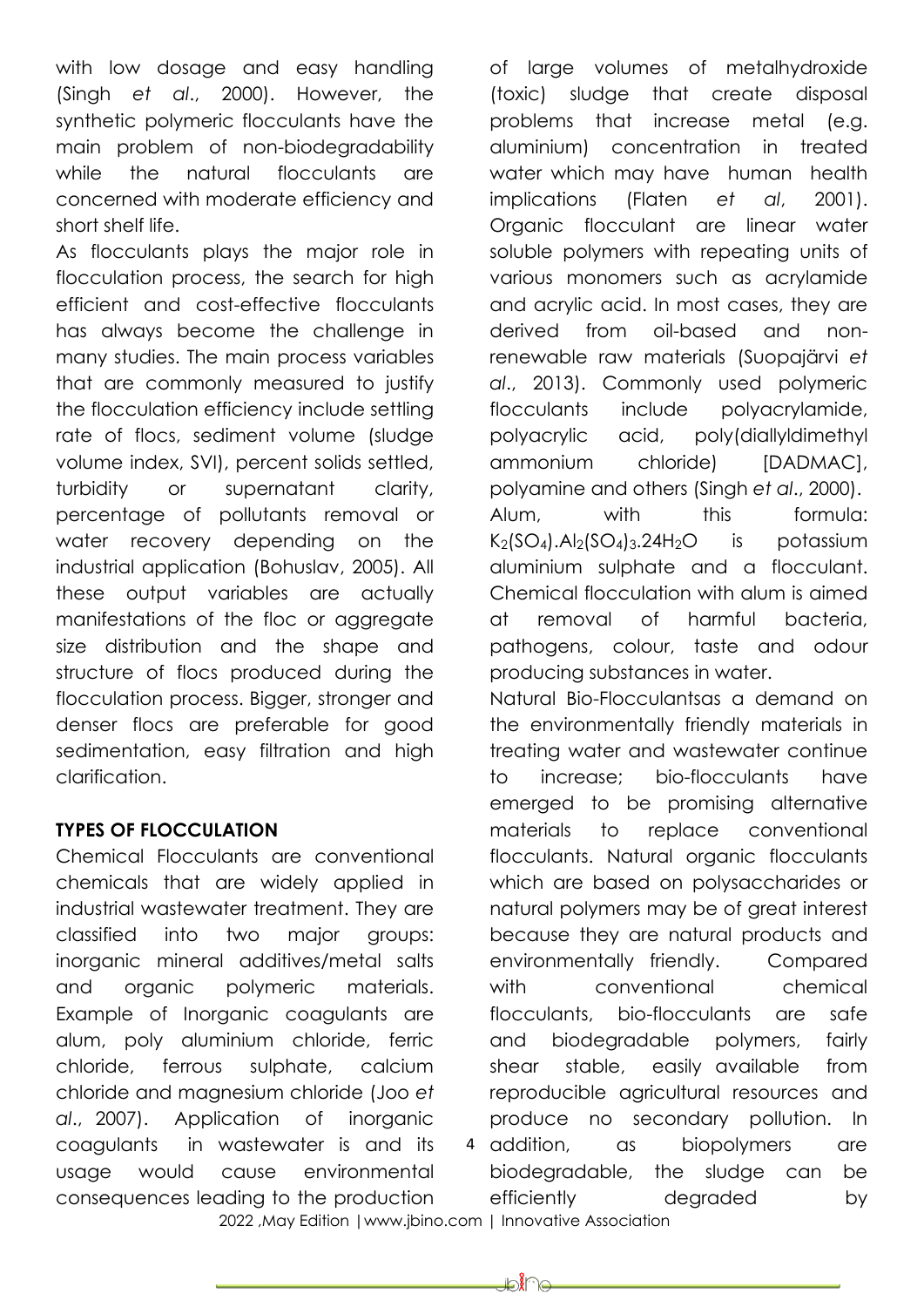microorganisms (Renault *et al*., 2009). Thus, they have high potential to be applied not only in food and fermentation processes, pharmaceutical, cosmetic, downstream processing but also in water and wastewater treatment.

## **HEALTH RISKS ASSOCIATED WITH CHEMICAL FLOCCULATION**

Although water treated with chemicals are effective and used worldwide, scientific evidence shows that exposure to chemicals during coagulation with metal salts could be associated with adverse health effects (Driscoll and Letterman, 1995). Like chemical coagulants, disinfectants (chlorine in particular) combine with natural organic matter (NOM) that may be present in water to form trihalomethanes (THMs), which are carcinogenic and/or mutagenic by–products. These THM cannot be removed by conventional treatment methods and thus water to be chlorinated should either be free from natural organics, or if NOM is present an alternative disinfectant should be used (Tokmak *et al*., 2004). Alternative disinfectants such as chlorine dioxide, chloramines and ozone are also associated with the formation of disinfection by- products (DBPs) that are toxic compounds and impart objectionable taste and odour (Sadiq and Rodriguez, 2004).

Irradiation with ultraviolet (UV) light is a promising alternative method of disinfection but it is expensive and leaves no residue and hence another disinfectant is required to disable bacteria and viruses. In addition, UV light can react with nitrate in water to produce nitrite, the precursor for methaemoglobinaemia in infants (Mole

*et al*., 1999). The search for disinfectants that are cheap, maintain acceptable microbiological quality and avoid chemical risks is one of the biggest challenges facing the water treatment industry (Bove *et al*., 2002).

## **MATERIAL AND METHODS MATERIALS**

Leaves and seeds of *Moringa oleifera* were harvested at Uabawka, Nkanu LGA, Enugu State, Nigeria. The potassium aluminium sulphate were purchased from Ogbete Main market in Enugu State, Niaeria.

## **METHODOLOGY COLLECTION OF SAMPLE**

*Moringa oleifera* leaves and seeds were identified by Prof. Eze of the Applied Biology and Biotechnology Department, Enugu State University of Science and Technology (ESUT), Agbani, Enugu State, Nigeria. Identified samples were harvested and air-dried. Water samples from streams in Agbani and Akpugo villages were collected and stored in sealed sterilized containers. Stored samples were taken to the laboratory for analyses.

# **TEST FOR FLOCCULANTS ACTION OF**  *Moringa Oleifera*

# **JAR TEST**

The jar test method used was as described by Kalavathy *et al*., (2017).

# **PHYSICOCHEMICAL ANALYSIS OF WATER SAMPLE**

## **pH**

A pH meter was used for this test. The pH meter was calibrated with two buffer solutions having pH 4.01 and 7.00. The water sample was placed in a beaker and the electrode rinsed with distilled

5 water and placed in the sample. The readings were recorded.

## **COLOUR**

₽€€

2022 ,May Edition |www.jbino.com | Innovative Association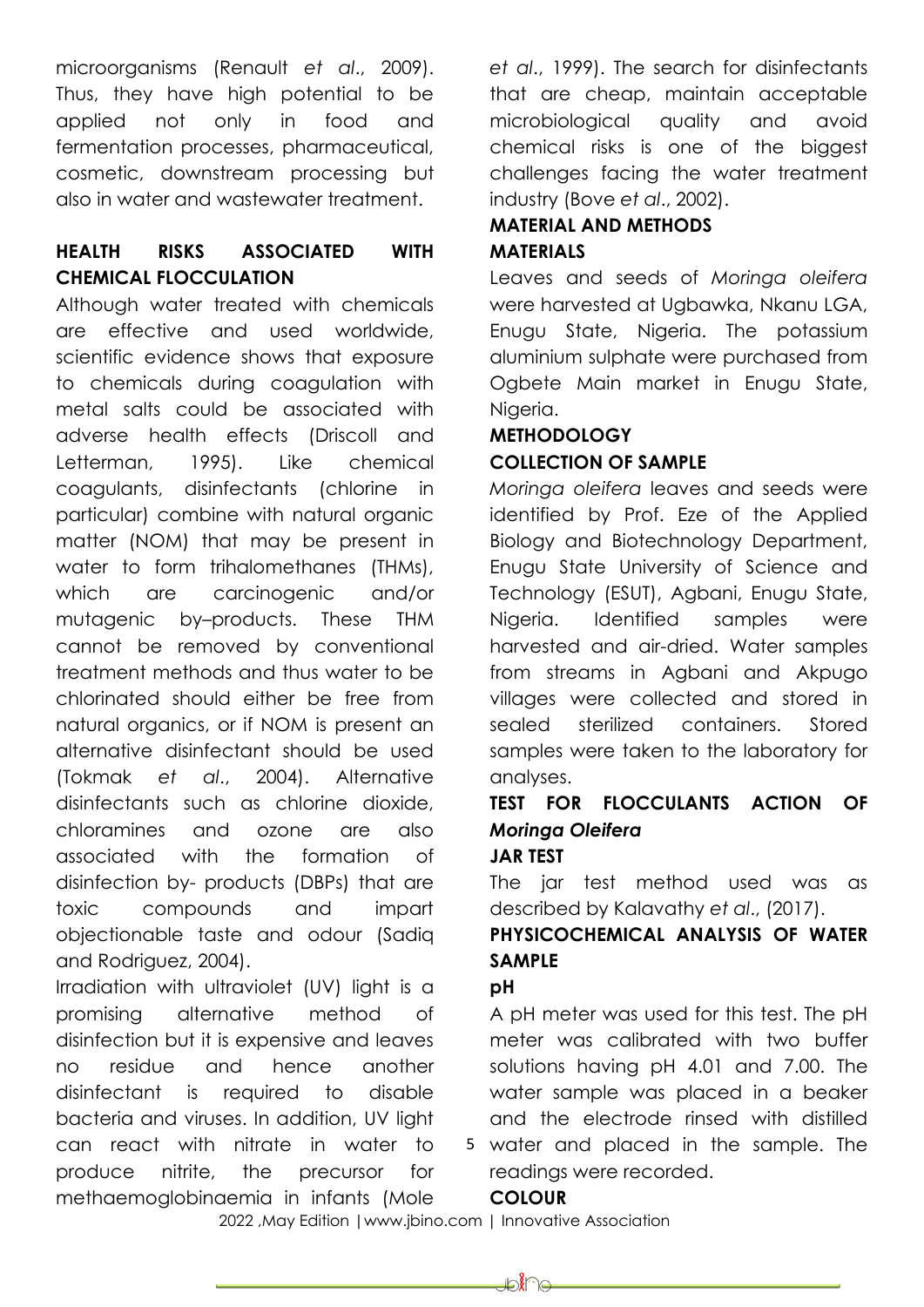This was taken using the Lovibone Nesslerizer Model 2150. A test tube was rinsed three times with the sample to be analysed and fitted into the test kit alongside another test tube filled with distilled water. The arrow buttons were rotated until the exact values displayed and recorded.

## **TOTAL DISSOLVED SOLUTES (TDS)**

This was measured using the Mulit analyser (HACH, Cloverland). The electrode was placed in the sample in a beaker and the TDS key selected. The value displayed on the screen was recorded in mg/L.

### **CONDUCTIVITY**

The conductivity of the samples was measured using Mulit analyser (HACH, Cloverland)**.** This was calibrated by immersing the electrode in a reference

buffer of 12.88µs/cm. The water sample was put in a beaker and the electrode rinsed in distilled water and lowered into the sample. The conductivity, in µs/cm of the sample was recorded.

### **STATISTICAL ANALYSIS**

Statistical analysis was carried out using Statistical Package for Social Sciences (SPSS) version 20.

### **Results**

**Table 1:** Mean values of physicochemical parameters of raw water from streams in the three communities before treatment with *M. oleifera* leaves and seed extract.

| ---                |        |             |        |            |              |
|--------------------|--------|-------------|--------|------------|--------------|
| <b>Communities</b> | Colour | pH          | Turb   | <b>TDS</b> | Cond         |
|                    | HU     |             | 'NTI I | (mg/L)     | $(\mu s/cm)$ |
| Agbani             | 66.11  | 7 29<br>رے. | 24.59  | 69.11      | 140.98       |

₽₩⊌

### 2022 ,May Edition |www.jbino.com | Innovative Association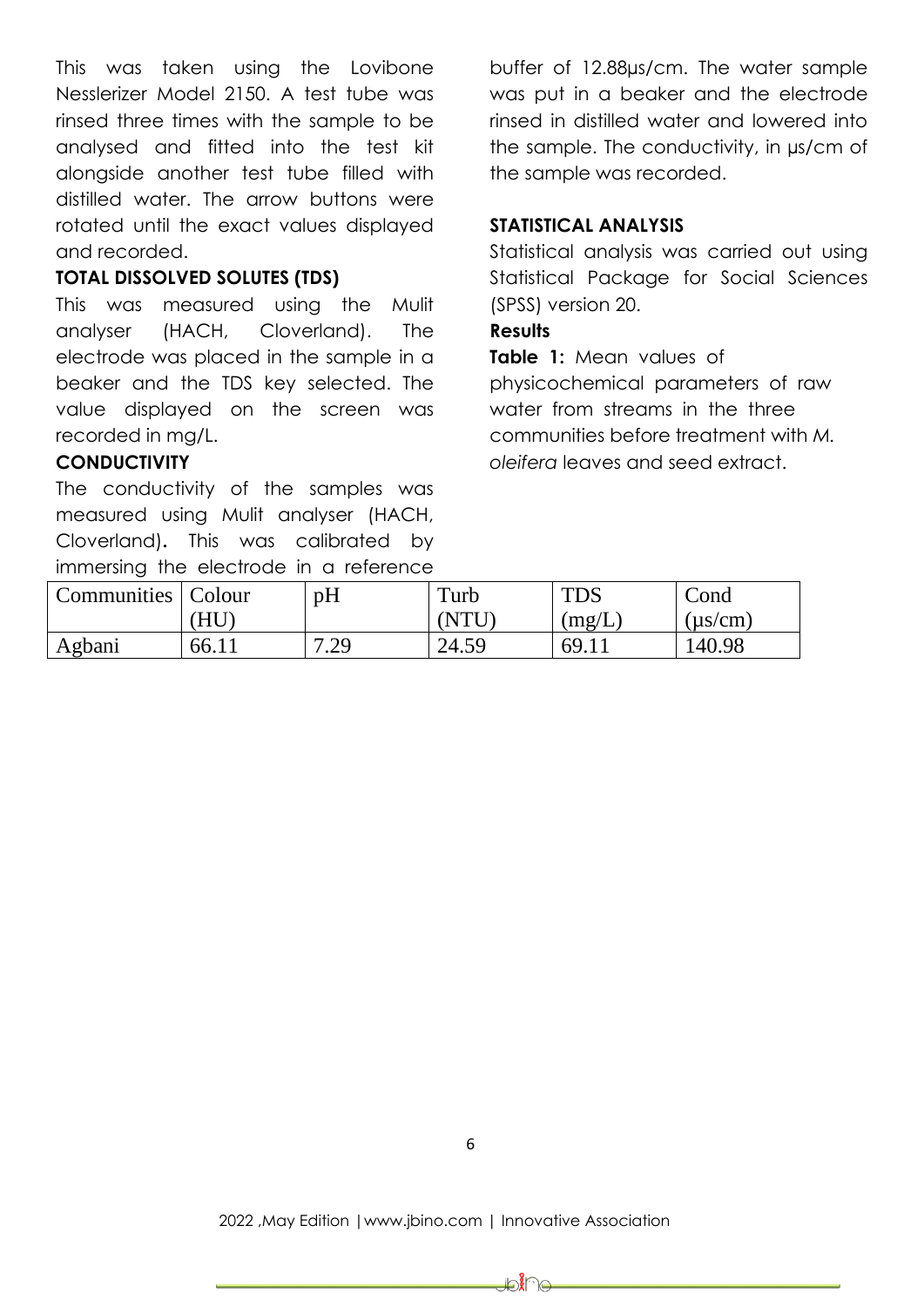Figure 6: Influence of different concentrations of indicated flocculants on pH of stream water from Agbani after 0-12-24 hours treatment time using *Moringa* seed (M.S) and *Moringa* leaves (M.L).



₽€∏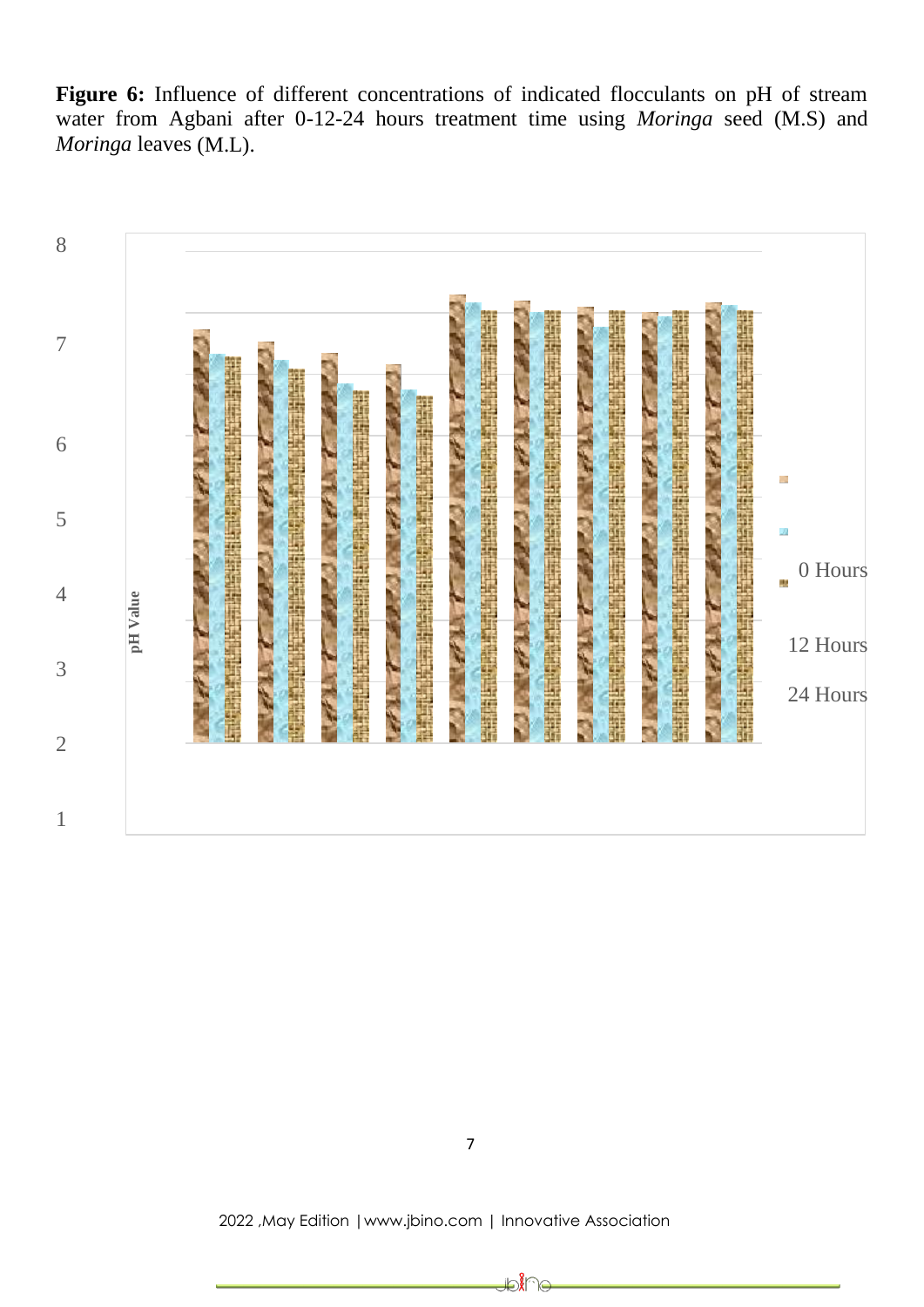### *J.Bio.Innov11(3),* **pp: 952-965, 2022 |ISSN 2277-8330** *(Electronic) Obeagu et al.,*

0

| $0.4 \text{ ml}$ 0.6 |             | 0.8 | $1ml$ 5     |         |  |
|----------------------|-------------|-----|-------------|---------|--|
| $(Alum)$ ml          |             | ml  | $(A1$ ml    |         |  |
|                      | $(A)$ $(A)$ |     | $um)$ $(M.$ |         |  |
|                      | um)         | um) |             | $\perp$ |  |

**CONTROL** 

10 ml (M. S)

5 ml (M. S)

**Flocculant Concentration (ml)**

10 ml (M. L)

8 2022 ,May Edition |www.jbino.com | Innovative Association

Joine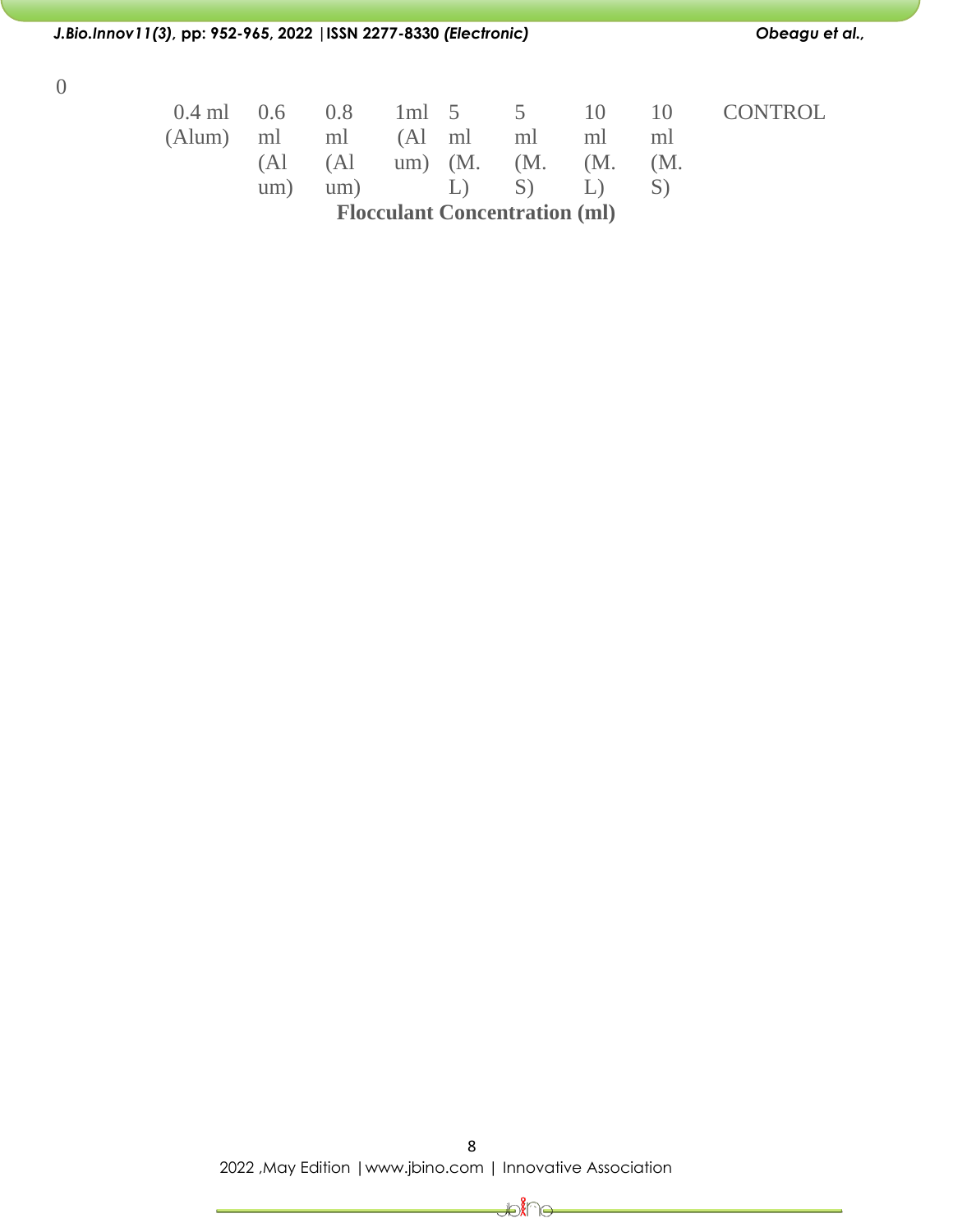**Figure 7:** Influence of different concentrations of indicated flocculants on turbidity (Turb) of Agabni stream water after 0-12-24 h treatment time using *Moringa* seed (M.S),*Moringa* leaves (M.L) and Alum.



Flocculants Concentration (ml)

₽Î∩⊖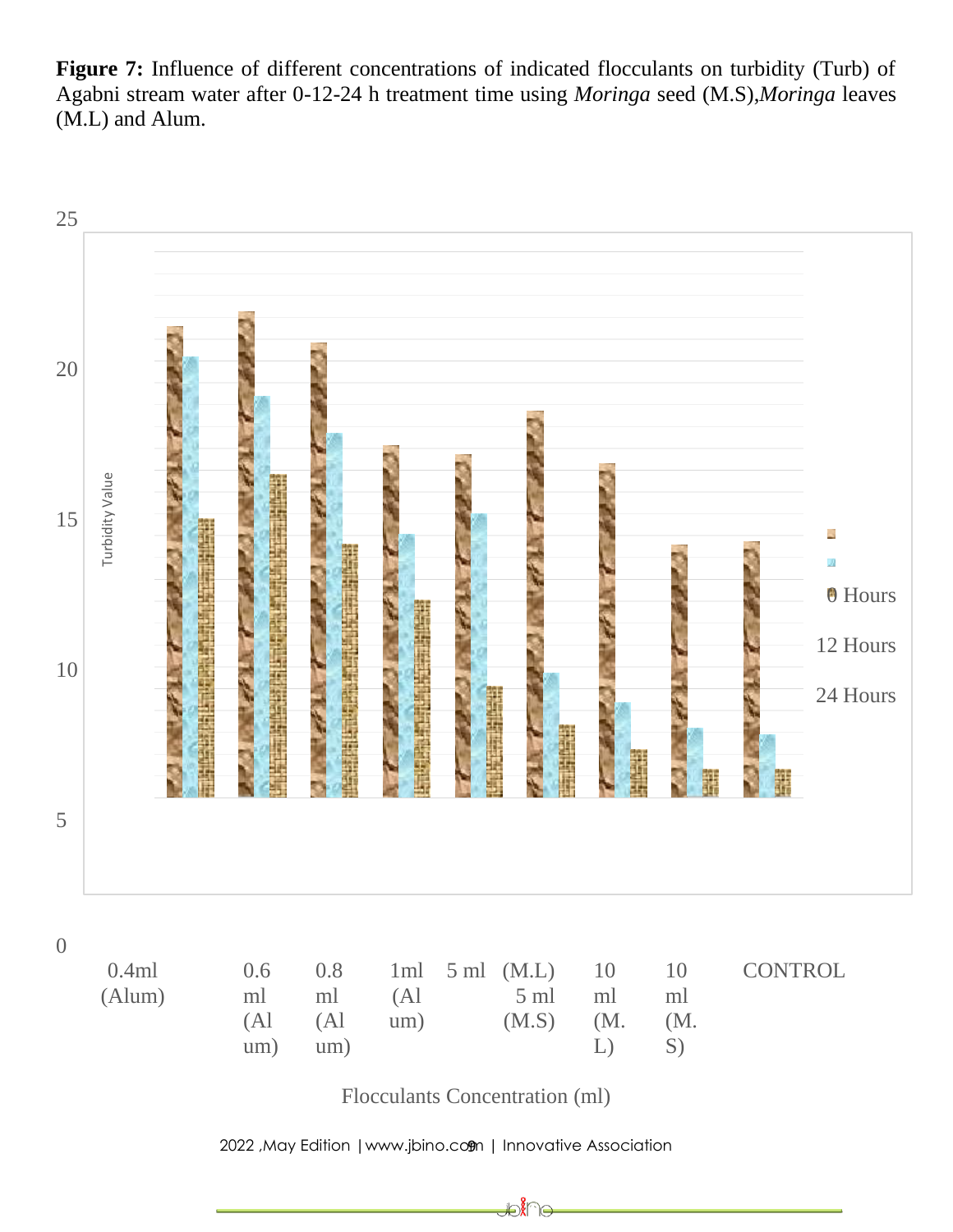## **DISCUSSION**

*Moringa oleifera* is an effective natural flocculants used in improving the physicochemical characteristics of water pH, turbidity, and conductivity. We recorded pH values of Agbani water samples from 7.29 to 7.0 at 0 hours of treatment with various *Moringa*  concentrations. After 12 hours of treatment with *Moringa* extract, the pH values were within pH range of 7.16 – 6.94. After 24 hours of treatment with *Moringa*, pH values ranged from 7.04 – 6.80. Differences in the mean values among the treatment groups were not significant  $(P = 0.06)$  at 0-hour treatment. Significant differences were observed at 12 hours and 24 hours' treatment periods (P= 0.001 and P= 4.48x10-5), respectively. Similar trend of pH decline was observed with increasing alum concentration. The pH values at 0 hours ranged from 6.72 to 6.16 and 6.33 to 5.74 after 12 hours of treatment and 6.29 to 5.65 after 24 hours. In addition, pH values for the control were within the range of 7.16 to 7.04 from 0 hours to 24 hours. The pH values recorded were within the WHO international recommended standard of pH 6.5 to 8.5 for chemically treated water (WHO, 2006). The differences in the mean values among the treatment groups were significant (P =  $4.75x10-8$ , P = 0.0004 and P = 4.89x10-5), respectively for the three treatment periods.

Turbidity values of the Agbani stream water were initially within ranges of 22.26 NTU to15.69 NTU. After 12 hours of treatment, it changed from 18.37 NTU to 12.99 NTU and 14.82 NTU to 5.09NTU after 24 hours of treatment with the different *Moringa* concentrations. Significant differences were observed between the treatment groups (P=0.02, 0.04 and 5.93x10-10), respectively for the three treatment periods. Mean values showed significant differences (P=4.27x10-7, 0.0002 and 0.0006) for the treatment periods, respectively. Control set-up recorded values between 21.56 NTU to

12.79 NTU from 0 hours to 24 hours. No significant difference was observed among mean values at 0 hour treatment period (P=0.13). However, 12 hours and 24 hours treatment periods showed significant differences (P=1.15x10-9 and 1.01x10-9), respectively.

Total Dissolved Solids (TDS) values for Agbani stream ranged from 74.57 to 78.38 for the different *Moringa* seeds and leaves concentrations with no significant differences among mean values (P=0.34, 0.62). Consequently, conductivity values ranged from 154.91 to 168.80 for the various *Moringa* seed and leaves concentrations with no significant differences among mean values (P=0.77, 0.53 and 0.55) for the three treatment periods, respectively. Mean TDS values for the various concentrations of alum were between 74.96 to 82.61 with 0 hour treatment period showing no significant difference (P=0.10). On the other hand, 12 and 24 hours' treatment periods showed significant differences among mean values (P=2.5x10-16 and 7.33x10- 19). Conductivity values for the various concentrations of alum ranged from144.71 to 163.92 with no significant differences (P=0.47, 0.38 and 0.26) respectively at the three treatment periods. Control also recorded TDS values of 71.04 to 73.31 and corresponding conductivity values of 144.94 to 155.47 at the three treatment period.

The World Health Organization (WHO) classifies as standard drinking water with pH between 6.5 and 8.5 (WHO, 2006). Although pH usually has no direct impact on water consumers, it is one of the most important water-quality parameters. There were significant differences (p<0.05) between all water treatments at different coagulant concentrations on pH. We did not notice any change in the pH of water samples following treatment with *Moringa* extract. The pH ranged from

10 7.29 to 6.27 for the stream water samples. We recorded that alum reduced the pH of our water samples. The effectiveness of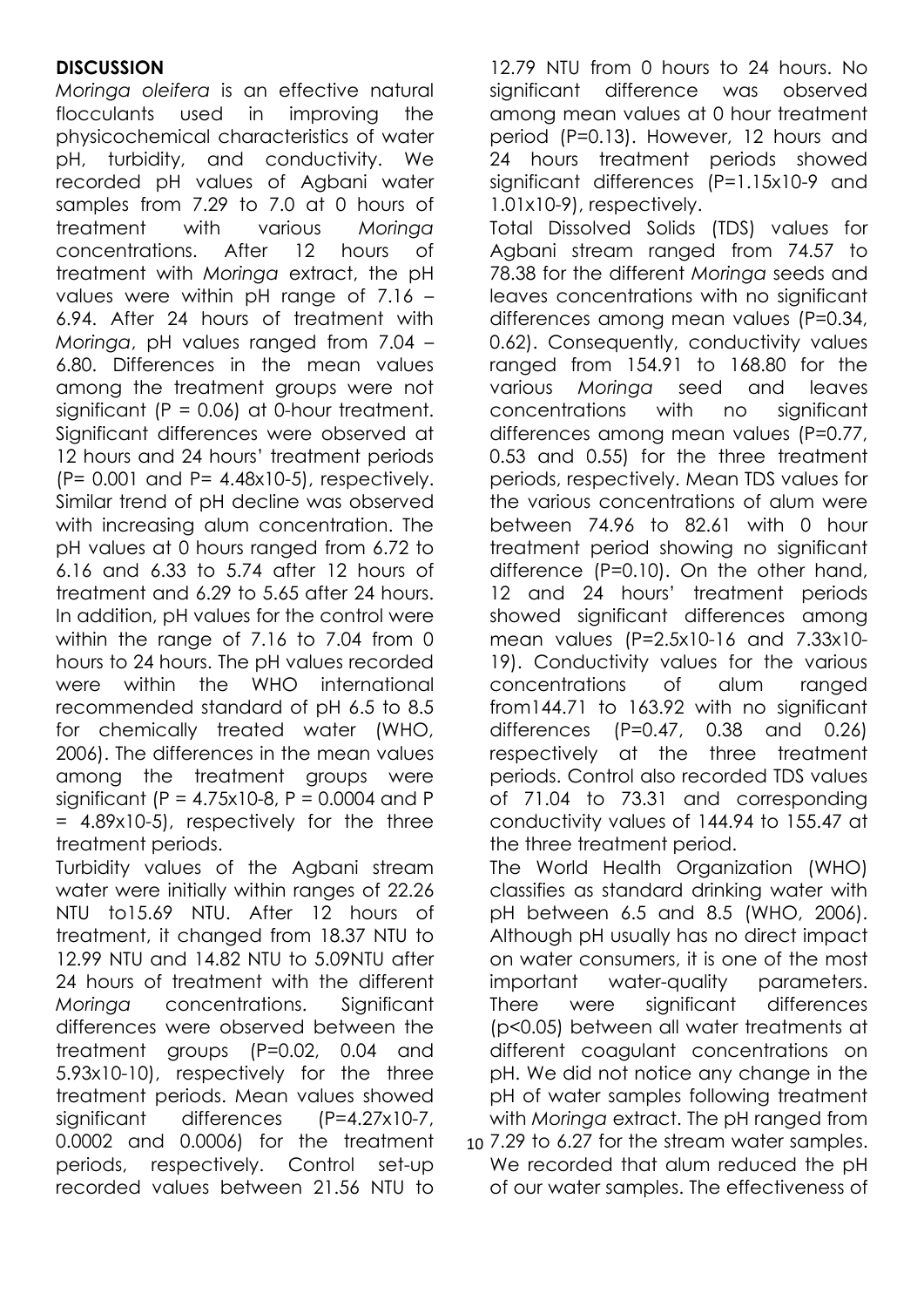*M. oleifera* as flocculants could be a factor of water soluble cationic proteins in the seeds. This suggests that basic amino acids present in *Moringa* seeds could be higher than that of the leaves and would accept a proton from water resulting in the release of a hydroxyl group. Alum at different concentrations significantly influenced the pH of the water causing a decrease with increasing concentrations. The addition of alum in the treatment procedure produced sulphuric acid which lowered the pH levels. This tendency towards increase in acidity could be due to the trivalent cation aluminium that can accept lone pair of electrons (Miller *et al*., 1984). Sulphuric acid reacts with the alkaline present in the water to lower its pH. Seeds of *Moringa* have high advantage over it leaves and alum in water treatment since no pH adjustment is required. Thus, *Moringa* extract maintained the water in its neutral state. In the *Moringa* seedtreated waters, turbidity increased with increasing concentration beyond the optimal concentration. This was due to re-stabilization caused by reversal of colloidal charge due to adsorption.

Our results showed that turbidity removal was dependent on settling time and the degree of turbidity of raw water. Total dissolved solids (TDS) is a measure of the combined content of all inorganic and organic substances contained in a liquid in molecular, ionized or micro-granular suspended form. The TDS concentrations gradually increased for both flocculants with increasing concentrations with all the three settling times. This was probably due to increased levels of inorganic substances such as calcium, magnesium, bicarbonates, chlorides and sulphates. TDS values were however higher in alumtreated water than *Moringa*-treated water due to higher levels of aluminium and sulphates. An important aspect of TDS in respect to drinking water quality is its effect of taste. Water with TDS levels

less than 600 mg/l is generally considered to be good and palatable (WHO, 2008). Since TDS values of both streams treated with *Moringa* seed extract and alum were below 130mg/l, the water could be classified as palatable since the recommended guideline value of TDS in drinking water is 1000 mg/l based on taste (WHO, 2006). Conductivity, which is a measure of total dissolved solids (TDS) in water varies considerable in different geographical regions owing to differences in the solubility of minerals; hence there is no standard value for it but high levels in drinking water maybe objectionable to consumers (WHO, 2006). At 95% confidence level, there were significant differences (p<0.05) in conductivity between all the treatments at all the various coagulant dose concentrations. However, treatments with *Moring* seed, leaves and alum concentrations influenced conductivity of water greatly. Increasing concentrations of both flocculants was attended by increase in conductivity for stream water samples at the three settling times. This may be attributed to the increase in cationic polyelectrolyte in *Moringa* seeds and sulphate ions in alum as the concentrations increased thereby producing high dissolved solids that increased the conductivity.

### **CONCLUSION**

11 considered safe for human consumption. In flocculation, *Moringa* seeds hardly affect pH of water as compared to alum which requires pH adjustment after treatment. This is likely to reduce the high cost of the current water treatment systems. Seeds of *Moringa oleifera* are viable anti-coagulant alternative to alum in the treatment of water for rural dwellers because it is cheaper and environmentally safe. Its use in water treatment must be combined with filtration or boiling before it could be

### **REFERENCES**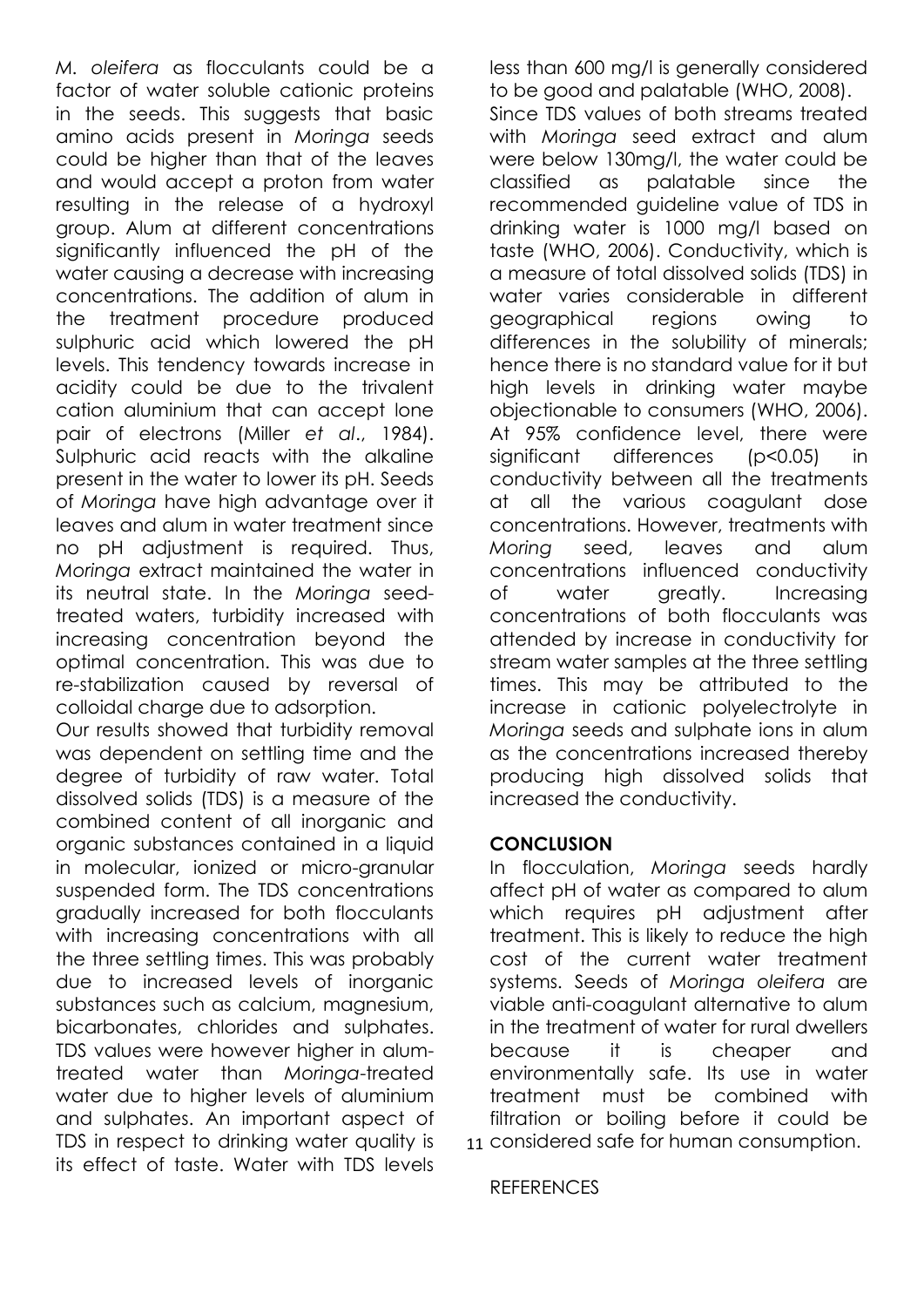Abdulkarim, S.M., Long, K., Lai, O.M., Muhammad, S.K.S. and Ghazali, H.M. (2005). Some physiochemical properties of Moringa oleifera seed oil extract education using solvent and aqueous enzymatic methods. Food Chemistry. 93: 253–263.

Ahmad, A.L., Ismail, S. and Bhatia, S. (2005). Optimization of coagulation– flocculation process for palm oil mill effluent using response surface methodology. Environment Science Technology. 39: 2828–2834.

Ahmad, A.L., Wong, S.S., Teng, T.T. and Zuhairi, A.(2008). Improvement of alum and PACl coagulation by polyacrylamides (PAMs) for the treatment of pulp and papermill wastewater. Chemical Engineering Journal.137: 510–517.

Akhtar, M., Hasany, S.M., Bhanger, M.I. and Iqbal, S. (2006). Absorption potential of Moringa oleiferapods for the removal of organic pollutants from aqueous solutions. Journal of Hazardous Materials. 141: 546–556.

Araújo, C., Melo, E., Alves, V. and Coelho, N. (2010). Moringa oleifera Lam. seed as a natural solid adsorbent for removal of Ag(I) in aqueous solutions. Journal of Brazilian Chemical Society. 21(9): 1727 – 1732.

Atawodi, S.E., Atawodi, J.C., Idakwo, G.A., Pfundstein, B., Haubner, R., Wurtele, G., Bartsch, H. and Owen, R.W. (2010). Evaluation of the polyphenol content and antioxidant properties of methanol extracts of leaves, stem and root barks of Moringa oleifera. Journal of Medicinal Food. 13(3): 710 – 716.

Biggs, S., Habgood, M., Jameson, G.J. and Yan, Y. (2000). Aggregate structures formed via a bridging flocculation mechanism. Chemical Engineering Journal. 80: 13–22.

Bratby, J. R. (2006). Coagulation and Flocculation with an emphasis on water and wastewater treatment. Journal of International Water Work Association, London. 34: 50 – 68.

Bohuslav, H.S. (2005). Coagulation and Flocculation. Chemical Engineering Journal. 30: 24 – 34.

Bove, F., Shim, Y. and Zeitz, P. (2002). Drinking water contaminants and adverse pregnancy outcomes. Environmental Health Perspective. 110(1):  $61 - 74.$ 

Cacerch, A., Cabrera, O., Morales, O., Mollinedo, P. and Mendia, P. (1991). Pharmacological properties of Moringa oleifera. Preliminary screening for antimicrobial activity. Journal of Ethnopharmacology. 33(3): 213 – 216.

Olson, M.E. and Carlquist, S. (2001). Stem and root anatomical correlations with life form diversity, ecology, and systematics in Moringa (Moringaceae). Botanical Journal of the Linnean Society. 135(4): 315 – 348.

Driscoll, C.T. and Letterman, R.D. (1995). Factors regulating residual aluminium concentrations in treated waters. Environmetrics. 6: 287 – 309.

12

Fahey, J.W. (2005). A review of the medical evidence for its nutritional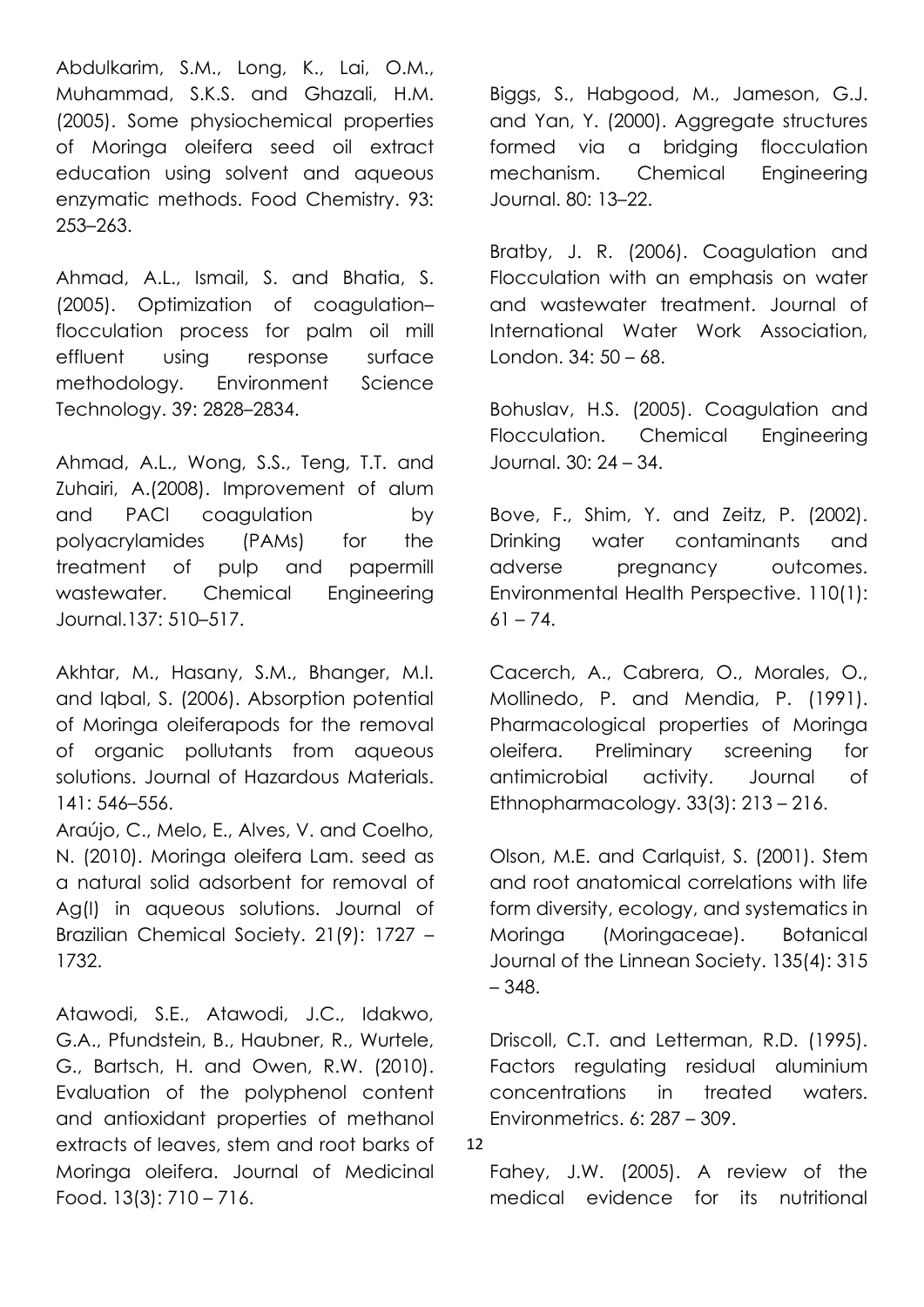therapeutic and prophylactic properties of Moringa oleifera. Tree for life Journal. 1:  $5 - 5.$ 

Flaten, T.P. (2001). Aluminium as a risk factor in Alzheimer's disease, with emphasis on drinking water. Brain Research Journal. 55: 187–196.

Foidl, N., Makkar, P.S. and Becker, K. (2001). The potential of Moringa oleifera for agricultural and industrial uses. The miracle tree and it multiple attributes of moringa. Tree for life Journal.4: 9 – 14.

Ghebremichael, K., Gunaratna, K., Henrikson, H., Burmer, H. and Dalhammar, G. (2005). A simple purification and activity assay for the coagulant protein from Moringa oleifera education. Water =Research. 32(11): 2338 – 2344.

Gupta, A. and Chaudhuri, M. (1992). Domestic water purification for developing countries. Journal of Water Supply Research and Technology-Aqua.  $41(5): 290 - 298.$ 

Joo, D.J., Shin, W.S., Choi, J.H., Choi, S.J., Kim, M.C., Han, M.H., Ha, T.W. and Kim, Y. (2007). Decolourization of reactive dyes using inorganic coagulants and synthetic polymer. Brain Research Journal. 73: 59– 64.

Kalavathy, S., Giridhar, M.V.S.S. and Viswanadh, G.K. (2017). A jar test study on the use of alum and ferric chloride for turbidity removal. Proceedings of 4th National Conference on Water, Environment and Society (NCWES-2017).  $339 - 344.$ 

Makkar, H. and Becker, K. (1996). Nutritional value and anti-nutritional components of whole and ethanol extract education Moringa oleifera leaves. Journal of Animal Feed Science and Technology. 63(1): 211 – 228.

Miller, R.G., Kopfler, F.C., Kelty, K.C., Stober, J.A. and Ulmer, N.S. (1984). The occurrence of aluminium in drinking water. Journal of American Water Works Association.76: 84 – 91.

Mole, N., Fielding, M. and Lunt, D. (1999). The influence of UV disinfection on the formation of disinfection by-product, In: Disinfection By-products in Drinking Water. Current Issues: M. Fielding and M. Farrimond (educations), The Royal Society of Chemistry, United Kingdom. 94:  $239 - 347$ .

Radoiu, M.T., Martin, D.I., Calinescu, I. and Iovu, H. (2004). Preparation of polyelectrolytes for wastewater treatment. Journal of Hazardous Materials. 106: 27–37.

Rams, J. (1998). Moringa a highly nutritious vegetable Tree. Tropical Rural and Island/atoll. Development Experimental station. Technical Bulletin.  $22: 1 - 5.$ 

Renault, F., Sancey, B., Badot, P.M. and Crini, G. (2009). Chitosan for coagulation/flocculation processes. Journal of Environmental Management. 45: 1337–1348.

13 Environment. 321: 21 – 46.Sadiq, R. and Rodriguez, M.J. (2004). Disinfection by–products (DBPs) in drinking water and predictive models for their occurrence. Science of the Total